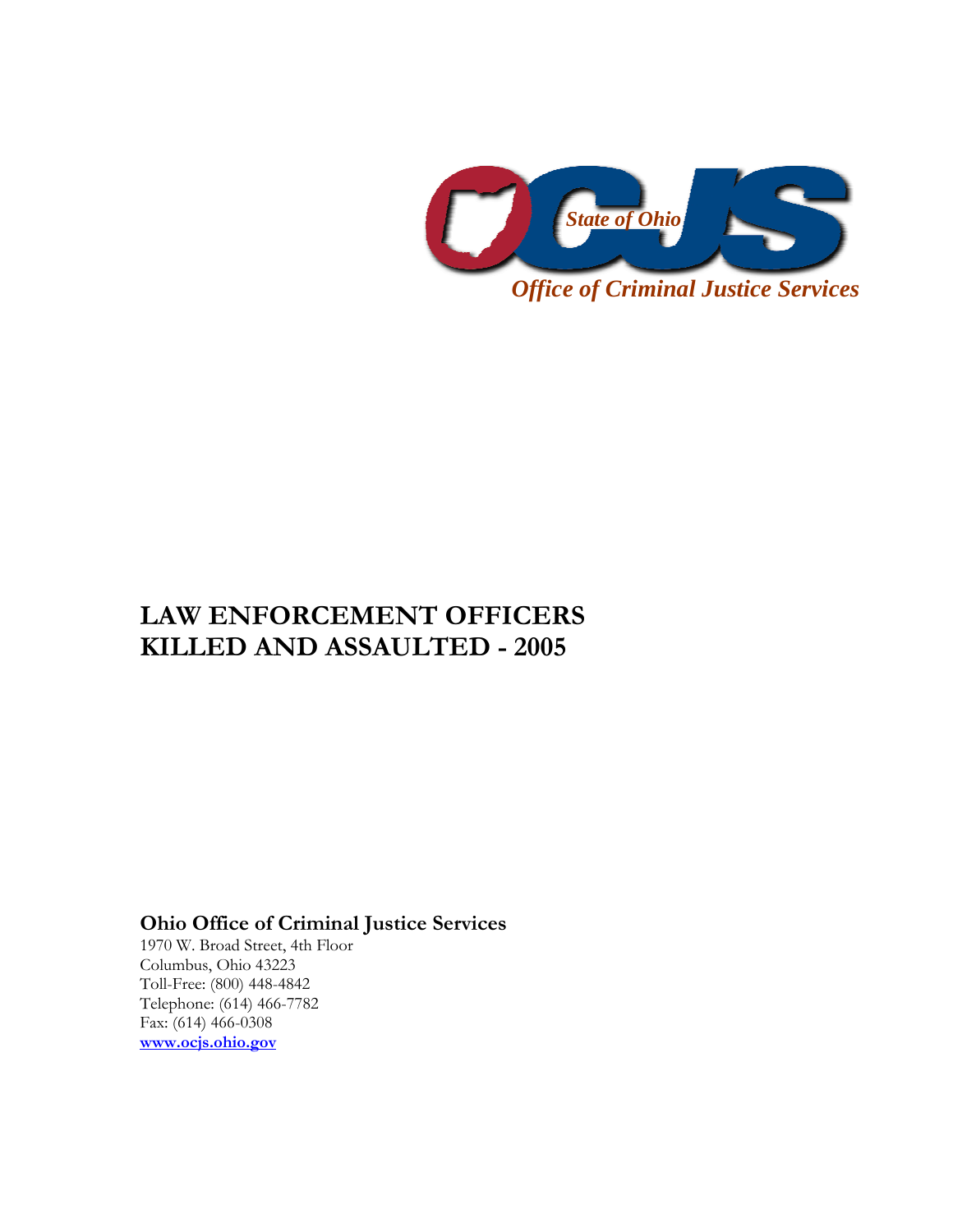### **LAW ENFORCEMENT OFFICERS KILLED AND ASSAULTED 2005**

On Monday, October 30, 2006, the FBI released its annual *Law Enforcement Officers Killed and Assaulted*  for 2005. The report is based on data submitted to the FBI from agencies participating in the Uniform Crime Report (UCR) Program, FBI Field Division and Legal Attaché Office Reports and the Bureau of Justice Assistance Public Safety Officers' Benefits Program. Data is grouped by officers feloniously killed, officers accidentally killed, and officers assaulted, with narrative descriptions provided for incidents where officers were feloniously killed.

#### **National statistics**

- 55 law enforcement officers were feloniously killed in the line of duty in 2005. The deaths occurred in 53 separate incidents in 24 states and Puerto Rico. In 2004, 57 officers were feloniously killed.
- Characteristics of the feloniously killed officer in 2005:
	- o Average age was 37.
	- o Average length of service was 10 years.
	- o 54 officers were male, 1 was female.
	- o 47 officers were white and 8 were black.
- Characteristics of the incident surrounding the murder:
	- o 15 percent occurred in ambush situations. o 27 percent occurred during traffic stops/pursuits.
	- o 15 percent occurred in arrest situations. o 7 percent occurred during investigative activities.
	- 13 percent occurred during the investigation of a disturbance call. o 5 percent occurred during a high-risk tactical situation. o 4 percent occurred while
	- o 13 percent occurred while investigating suspicious persons/circumstances.
- handling a mentally deranged
- o 2 percent occurred while handling a prisoner.

individual.

- 50 of the 55 victim officers were killed by a firearm, the majority of which were handguns. Five officers were intentionally hit by vehicles.
- There were 67 accidental deaths of law enforcement officers in the line of duty in 2005. Fifty-six of the 67 died as the result of a vehicle-related accident, including car, aircraft, or motorcycle mishaps or other traffic-related incidents (directing or stopping traffic, assisting motorists). Four were killed by accidental shootings. The remaining seven were killed by drowning, falls, or other accidental means.
- 57,546 officers were assaulted in the line of duty, and 27 percent of these resulted in an injury. Twenty-nine percent of the assaults resulting in injury involved the use of personal weapons (hands, fists, etc.), nine percent involved firearms, 13 percent involved cutting instruments, and 25 percent involved other dangerous weapons.